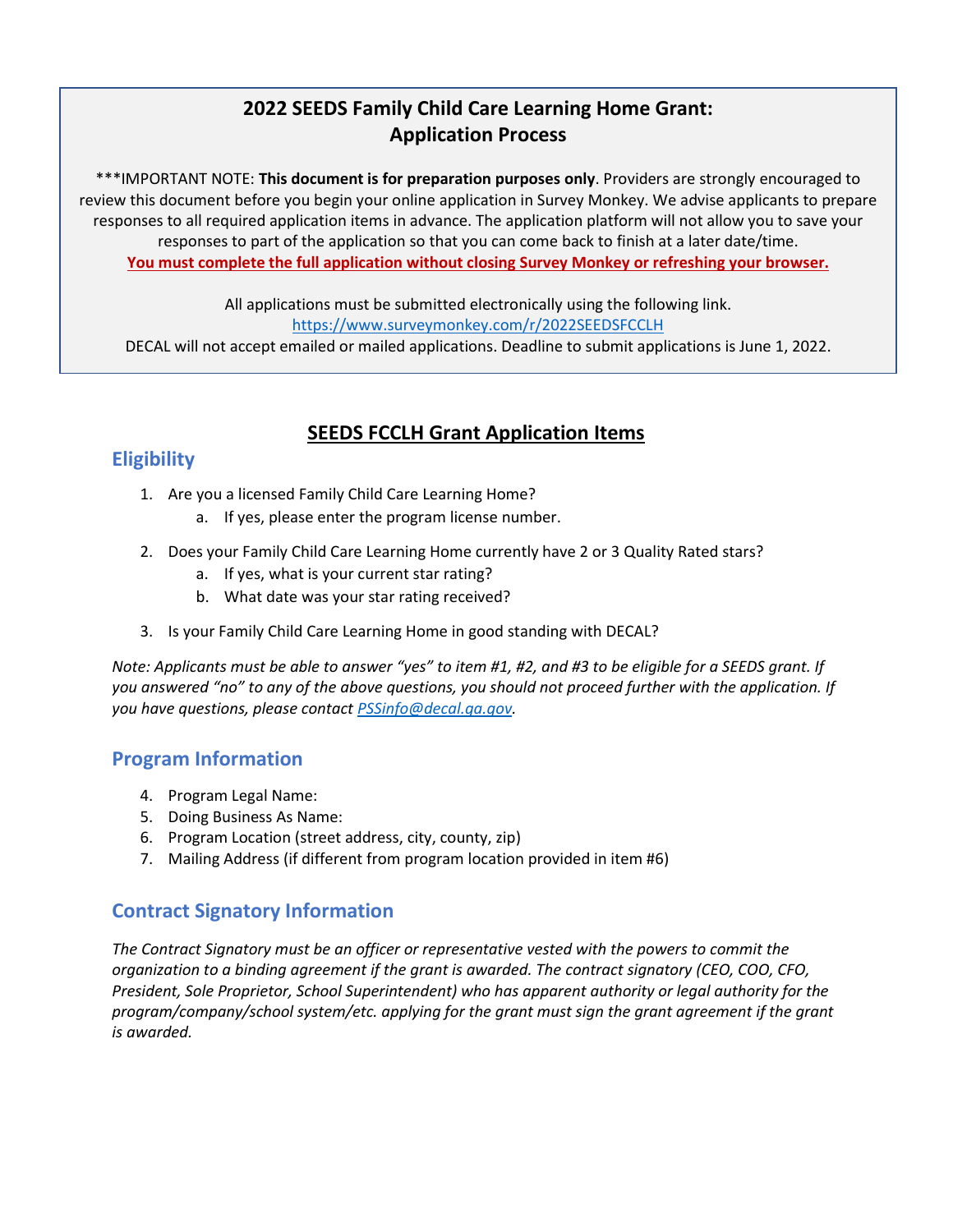| Person authorized to sign contract:<br>Title:<br>Mailing address of contract signatory:<br>Zip:<br>State:<br>City:<br>County:<br>Phone Number:<br>E-mail Address:<br>Credential: |  |  |  |  |  |  |  |
|----------------------------------------------------------------------------------------------------------------------------------------------------------------------------------|--|--|--|--|--|--|--|
|                                                                                                                                                                                  |  |  |  |  |  |  |  |
|                                                                                                                                                                                  |  |  |  |  |  |  |  |
|                                                                                                                                                                                  |  |  |  |  |  |  |  |
|                                                                                                                                                                                  |  |  |  |  |  |  |  |
|                                                                                                                                                                                  |  |  |  |  |  |  |  |
|                                                                                                                                                                                  |  |  |  |  |  |  |  |
|                                                                                                                                                                                  |  |  |  |  |  |  |  |

## **Child Enrollment**

Please tell us about the children in your care by providing the information requested below:

| Child Information                                                  | Number of Children |  |
|--------------------------------------------------------------------|--------------------|--|
| Infants (Zero to 12 months)                                        |                    |  |
| Toddlers $(12 - 36$ months)                                        |                    |  |
| Preschoolers and Pre-K (3- to 4- year-olds)                        |                    |  |
| School-Aged Children (5 year-olds and older)                       |                    |  |
| How many children in your program receive CAPS funding?            |                    |  |
| How many children with disabilities are currently enrolled in your |                    |  |
| program?                                                           |                    |  |
| How many dual language learners are currently enrolled in your     |                    |  |
| program?                                                           |                    |  |

## **Current Practices**

- 1. What strategies do you use to build relationships with the children and families enrolled in your program? Please provide an example for each strategy listed.
- 2. Summarize your program's daily schedule and routines. How do the children in your care spend the day?
- 3. What strategies do you currently use to address challenging child behavior? Please provide an example for each strategy listed.
- 4. What strategies do you use to support children in your care both socially and emotionally? Please provide an example for each strategy listed.

## **Commitment/Application of Skills and Strategies**

- 1. What do you hope to gain from this grant experience?
- 2. If selected for this grant, how will you incorporate the skills and strategies you learn to benefit children in your care beyond the grant period? Please provide specific examples.